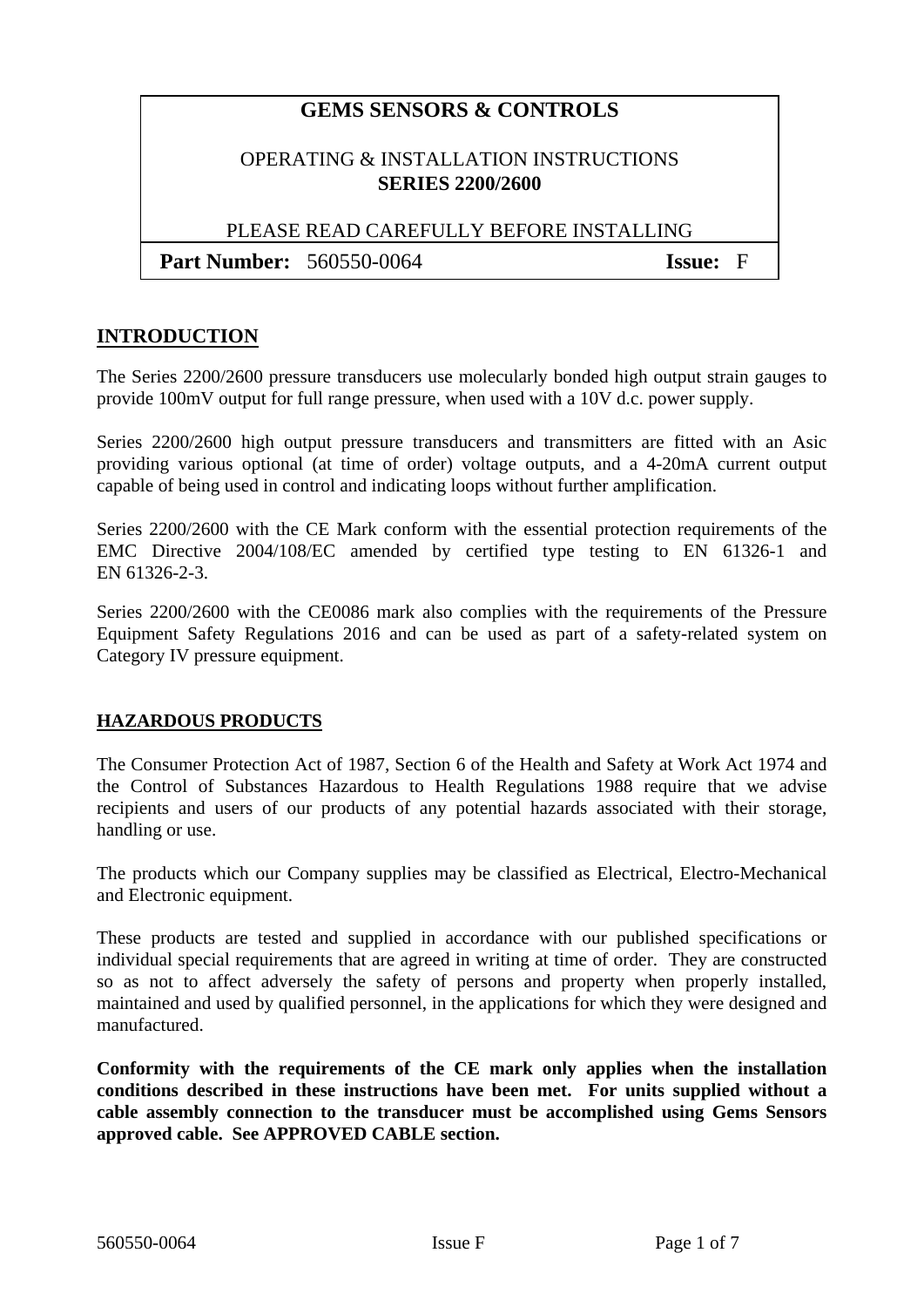## **GENERAL**

**\*** Transducer should not be subjected to greater than the maximum allowable pressure (P.S.)

/ Temperature (T.S) as defined on the transducer label.

- \* Transducer should not be subjected to mechanical impact.
- \* In the event of fire the end user must ensure that the system pressure is vented to a safe area.
- \* The effects of decomposition of unstable fluids should be considered by the user when placing this device in service.
- \* The pressure transducer has no means of draining or venting, this must be performed by another component in the end users system.
- \* Pressure range must be compatible with the maximum pressure being measured.
- \* Pressure media must be compatible with the transducer/transmitter wetted parts listed in these instructions.
- \* Liquid must not be allowed to freeze in the pressure port.
- \* The gasket must be fitted under the electrical connector.

#### **MECHANICAL INSTALLATION**

**Mounting**: Pressure Transducer is designed to be attached by the coupling thread only. Omnidirectional, self supported directly into the pipework. Use a 19mm AF (3/4") spanner on the hexagon provided to apply a maximum torque of 15.8Nm.The Customer must ensure that the pressure seal is suitable for the application. If in doubt contact Gems Sensors.

#### **ELECTRICAL INSTALLATION**

All types with the CE Mark include suppression devices providing transient protection to EN 61326-4 and EN 61326-2-3. Conformity with the requirements of the CE mark only applies when connection is made with Gems Sensors approved cable, see APPROVED CABLE section, and is connected as shown below:-

**Millivolt Output Transducers**: Four core screened cable should be used with the cable screen connected to the instrumentation earth. The cable screen should not be connected to the transducer body.

**High Output Transducers/Transmitters**: The screen of the cable must be earthed at the instrumentation end. If an 'Earth Loop' problem is encountered when the body of the unit is earthed by the pipework it is permissible to remove the cable screen from the instrumentation earth.

#### **APPROVED CABLE**

Gems sensors uses cables comprising 2, 3 or 4 colour-coded cores, enclosed by an aluminised polyester screen where the screen is in intimate contact with a separate drain wire. The outer sheath is chrome PVC and overall diameter is approximately 4 mm.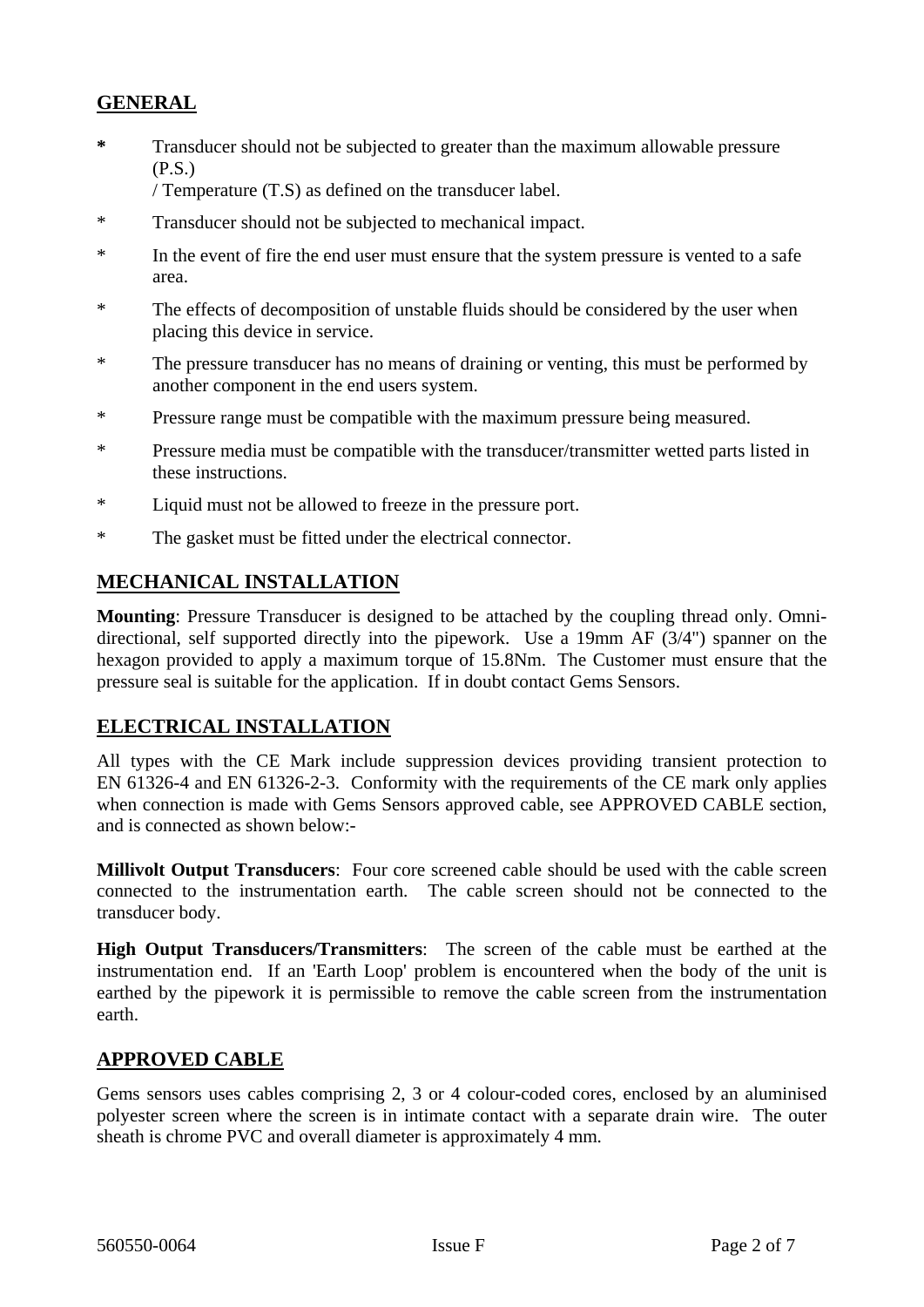## **OPERATION**

Having installed the transducers as instructed, they are ready for use. The transducer should not be removed whilst the system is at pressure**.** Before applying power, check that the correct polarity and excitation levels are being applied. See Table 1 for electrical connections.

#### **CALIBRATION**

Transducers are calibrated to the datum requested at time of order; this can be identified by the sixth letter of the identification code as follows:-

- **A** Absolute datum
- **G** Gauge datum vented to atmosphere via the electrical connector or cable

#### **LOAD CHARACTERISTICS** (4-20mA Current Output)

The total resistive load in the loop (to include all the cable resistance) can be from 'zero to 50 x (supply volts -7) ohms' e.g. with a 24V d.c. supply the permissible load is from zero up to 850 ohms.

#### **OPERATIONAL LIFE:**

Limited to 100M cycles to maximum allowable pressure.

#### **WARRANTY**

We guarantee this instrument against faulty workmanship and material for a period of one year from date of delivery. The Company undertake to repair, free of charge, ex-works any instrument found to be defective within the specified period providing the instrument has been used within the specification in accordance with these instructions and has not been misused in any way.

Detailed notice of such defects and satisfactory proof thereof must be given to the Company immediately after the discovery and the goods are to be returned free of charge to the Company, carefully packed and accompanied by a detailed failure report. See "RETURN TO FACTORY".

#### **WETTED PARTS**

316 and 17-4 PH stainless steel plus Nickel Braze to BS1845 : NK3/HTN2.

#### **SERVICING**

The transducer cannot be repaired locally and if damaged should be returned to ourselves at the address shown below or to accredited dealers when a replacement/repair is required:

> Gems Sensors & Controls Gems Sensors Inc Lennox Road 1 Cowles Road Basingstoke Plainville, CT 06062 Hants. RG22 4AW U.S.A.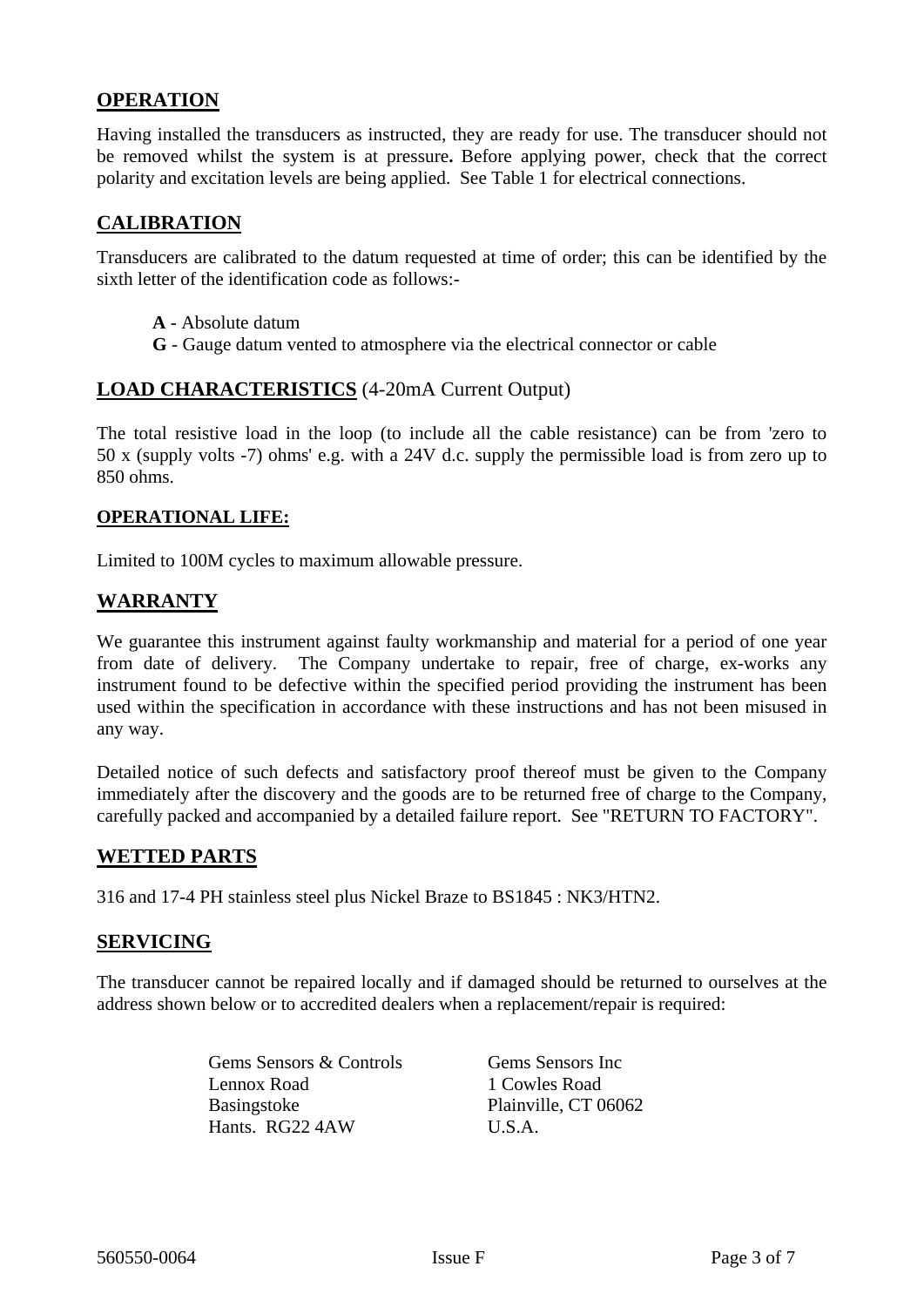# **RETURN TO FACTORY**

PLEASE NOTE: To comply with Health and Safety requirements, the instrument must be clean and safe to handle and accompanied by a formal statement to that effect duly signed by an authorised officer of the Company.

Any instrument returned without certification will be quarantined and no action will occur until cleared. It may ultimately be returned to you and subject to a transportation charge.

#### **MAINTENANCE**

**Routine Inspection**: Not required except for periodic inspection of the cable and connector to ensure that these are neither damaged nor softened by incompatible liquid.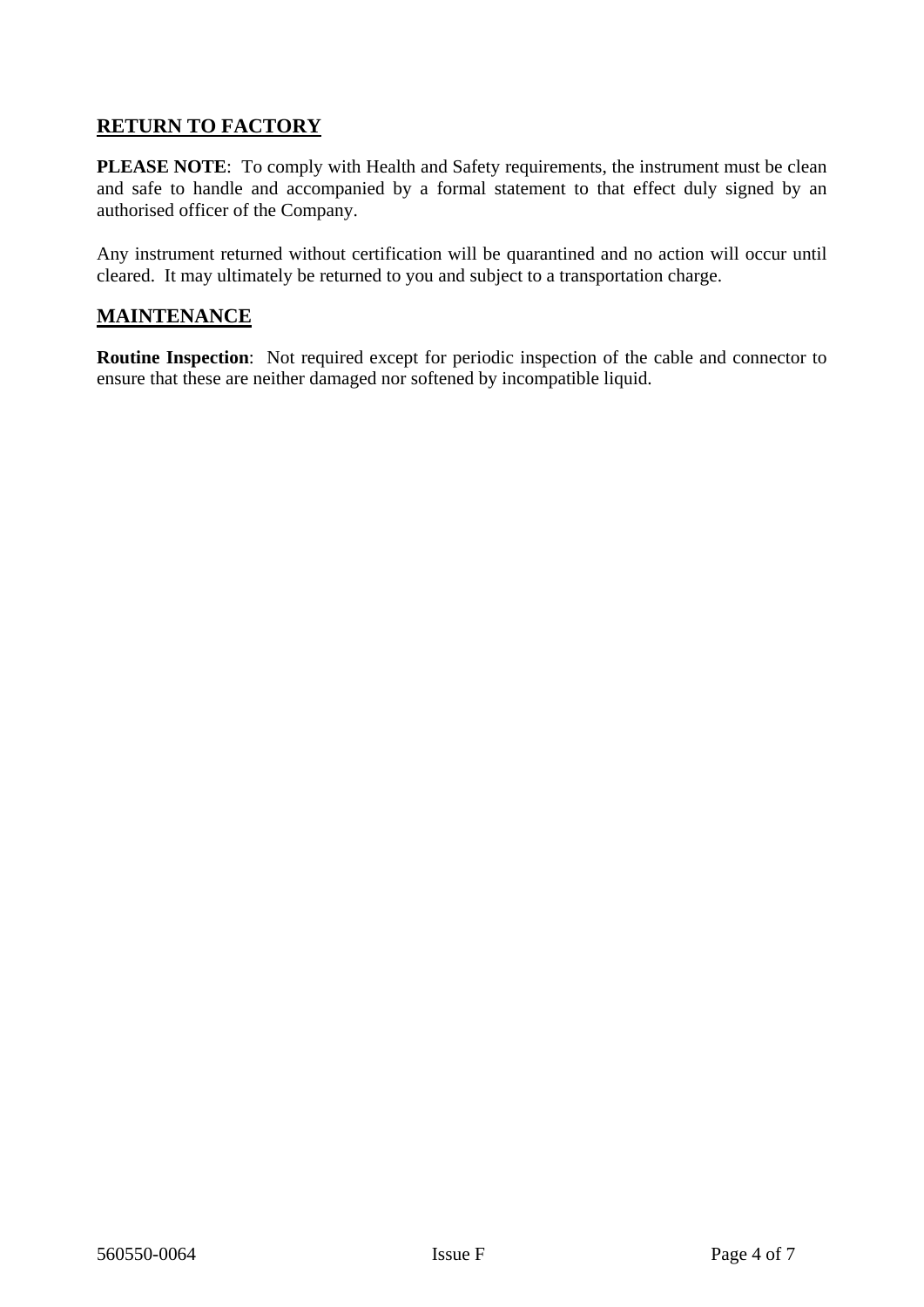# **TABLE 1 CONNECTIONS 2200/2600 SERIES**

| <b>TYPE</b><br><b>NUMBER</b> | CE         | <b>CONNECTOR</b>           | mV           |                |              | $4-20mA$  |              | <b>VOLTAGE</b> |           |              |              |                |              |              |
|------------------------------|------------|----------------------------|--------------|----------------|--------------|-----------|--------------|----------------|-----------|--------------|--------------|----------------|--------------|--------------|
|                              |            |                            | $IN+$        | $OUT+$         | OUT-         | IN-       | <b>EARTH</b> | $IN+$          | IN-       | <b>EARTH</b> | $IN+$        | <b>COM</b>     | $OUT+$       | <b>EARTH</b> |
| 2200A-A2                     | <b>YES</b> | <b>MINI DIN STYLE</b>      |              | 2              | 3            | ${\bf E}$ |              |                |           |              |              |                |              |              |
| 2200A-D2                     | <b>YES</b> | <b>CABLE EUROPE</b>        | $\mathbb{R}$ | $\mathbf Y$    | <b>BL</b>    | G         |              |                |           |              |              |                |              |              |
| 2200A-F2                     | <b>YES</b> | <b>CABLE WEATHER PROOF</b> | $\mathbb{R}$ | Y              | <b>BL</b>    | G         |              |                |           |              |              |                |              |              |
| 2200A-22                     | <b>YES</b> | <b>CABLE USA</b>           | $\mathbf R$  | W              | $\mathbf G$  | BK        |              |                |           |              |              |                |              |              |
| 2200X-A3                     | <b>YES</b> | MINI DIN STYLE             |              |                |              |           |              |                | 2         | E            |              | 2              | 3            | E            |
| 2200X-D3                     | <b>YES</b> | <b>CABLE EUROPE</b>        |              |                |              |           |              | $\mathbb{R}$   | <b>BK</b> | <b>DRAIN</b> | $\mathbb{R}$ | <b>BK</b>      | W            | <b>DRAIN</b> |
| 2200X-F3                     | <b>YES</b> | <b>CABLE WEATHER PROOF</b> |              |                |              |           |              | R              | BK        | <b>DRAIN</b> | R            | BK             | W            | <b>DRAIN</b> |
| 2200X-23                     | <b>YES</b> | <b>CABLE USA</b>           |              |                |              |           |              | R              | BK        | <b>DRAIN</b> | R            | BK             | W            | <b>DRAIN</b> |
| $2600A-12$                   | <b>YES</b> | $8-4P$                     | A            | B              | $\mathsf{C}$ | D         |              |                |           |              |              |                |              |              |
| 2600A-C2                     | <b>YES</b> | $10-6P$                    | A            | B              | $\mathbf C$  | D         |              |                |           |              |              |                |              |              |
| $2600A-G2$                   | <b>YES</b> | <b>LARGE DIN</b>           |              | $\overline{2}$ | 3            | E         |              |                |           |              |              |                |              |              |
| 2600A-M2                     | <b>YES</b> | <b>MOULDED IMMERSIBLE</b>  | $\mathbb{R}$ | Y              | B            | W         | <b>DRAIN</b> |                |           |              |              |                |              |              |
| 2600A-F2                     | <b>YES</b> | <b>IMMERSIBLE IP67</b>     | $\mathbf{R}$ | Y              | <b>BL</b>    | G         |              |                |           |              |              |                |              |              |
| 2600A-32                     | <b>YES</b> | <b>CONDUIT CABLE</b>       | R            | W              | G            | BK        |              |                |           |              |              |                |              |              |
| 2600AU32                     | <b>YES</b> | <b>CONDUIT LEADS</b>       | R            | W              | G            | BK        |              |                |           |              |              |                |              |              |
| 2600X-13                     | <b>YES</b> | $8-4P$                     |              |                |              |           |              | A              | B         | D            | A            | $\mathcal{C}$  | B            | D            |
| 2600X-C3                     | <b>YES</b> | $10-6P$                    |              |                |              |           |              | A              | B         | ${\bf E}$    | A            | C              | <sub>B</sub> | E            |
| 2600X-G3                     | <b>YES</b> | <b>LARGE DIN</b>           |              |                |              |           |              |                | 2         | E            |              | $\mathfrak{D}$ | 3            | E            |
| 2600X-M3                     | <b>YES</b> | MOULDED IMMERSIBLE         |              |                |              |           |              | $\mathbf R$    | <b>BL</b> | <b>DRAIN</b> | R            | W              | Y            | <b>DRAIN</b> |
| $2600X-F3$                   | <b>YES</b> | <b>IMMERSIBLE IP67</b>     |              |                |              |           |              | $\mathbf R$    | BK        | <b>DRAIN</b> | $\mathsf{R}$ | BK             | W            | <b>DRAIN</b> |
| 2600X-33                     | <b>YES</b> | <b>CONDUIT CABLE</b>       |              |                |              |           |              | $\mathbb{R}$   | BK        | <b>DRAIN</b> | $\mathbf R$  | <b>BK</b>      | W            | <b>DRAIN</b> |
| 2600XU33                     | <b>YES</b> | <b>CONDUIT LEADS</b>       |              |                |              |           |              | $\mathbf R$    | <b>BK</b> | G            | $\mathsf{R}$ | BK             | W            | G            |

|   | <b>OUTPUT</b>                | <b>SUPPLY VOLTAGE</b> |   | <b>OUTPUT</b>   | <b>SUPPLY VOLTAGE</b> |
|---|------------------------------|-----------------------|---|-----------------|-----------------------|
|   | $0$ to $100mV$               | $10V$ d.c.            | Ħ | 1 to $5V$       | 6.5 to $35V$ d.c.     |
| B | $4 \text{ to } 20 \text{mA}$ | 7 to 35V d.c          |   | $0.5$ to $5.5V$ | 7 to 35V d.c.         |
|   | $1$ to $6V$                  | 7.5 to 35V d.c        |   | $0$ to 5V       | 6.5 to $35V$ d.c.     |
|   | 1 to 11V                     | 12.5 to $35V$ d.c.    |   | 0 to 10V        | 11.5 to 35V d.c.      |

| <b>OUTPUT</b>        | <b>SUPPLY VOLTAGE</b> |
|----------------------|-----------------------|
| $H = 1$ to 5V        | 6.5 to 35V d.c.       |
| $0.5$ to $5.5V$      | 7 to 35V d.c.         |
| $\mathbf{R}$ 0 to 5V | 6.5 to 35V d.c.       |
| $G$ 0 to 10V         | 11.5 to 35V d.c.      |

560550-0064 Issue F Page 5 of 7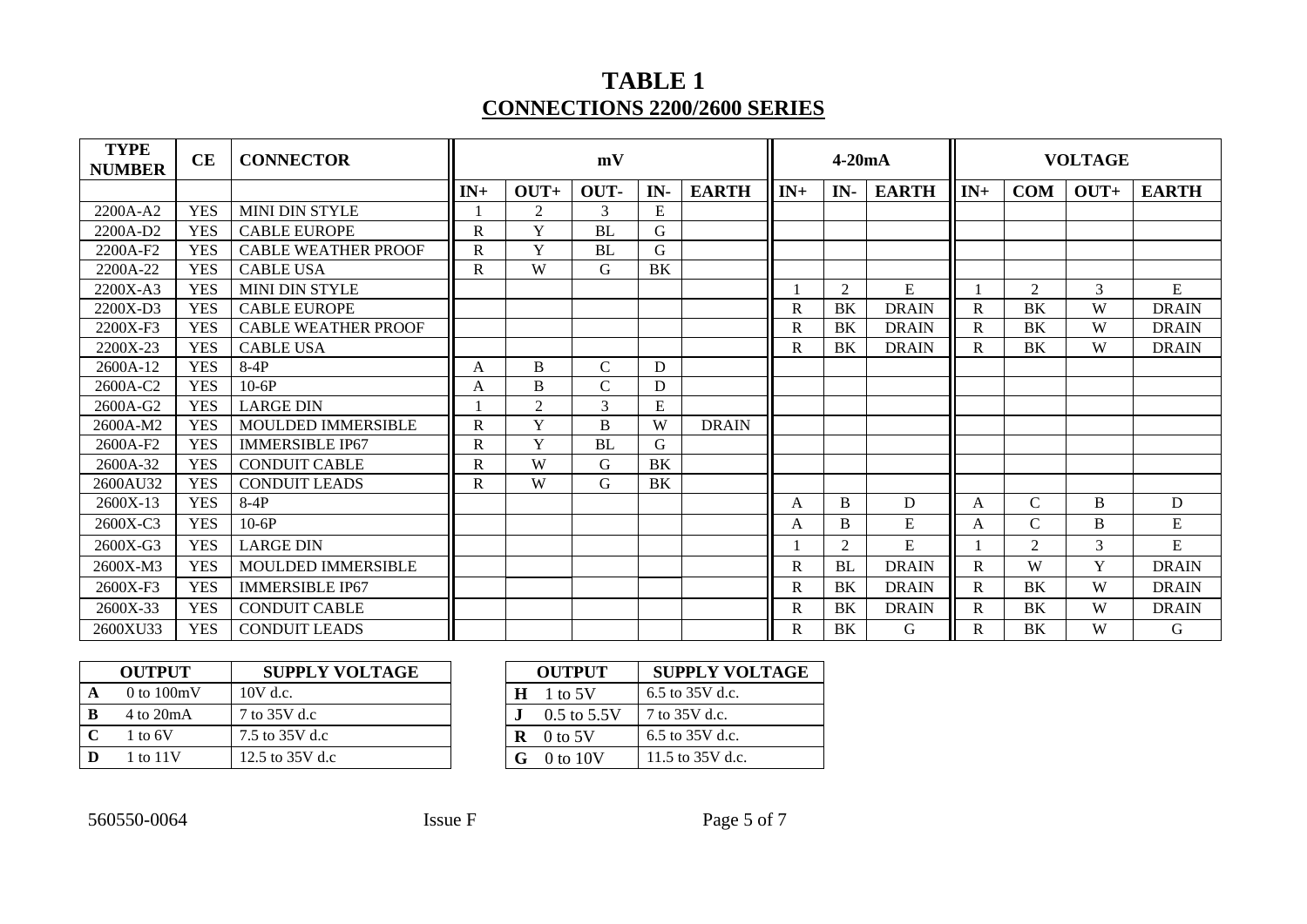|                                                                                                                                                                                                   |                                                                                                                                     | <b>EU DECLARATION OF</b><br><b>CONFORMITY</b>                                                                                                          | C E                                                                                                                                                                                                                          |  |  |  |  |  |
|---------------------------------------------------------------------------------------------------------------------------------------------------------------------------------------------------|-------------------------------------------------------------------------------------------------------------------------------------|--------------------------------------------------------------------------------------------------------------------------------------------------------|------------------------------------------------------------------------------------------------------------------------------------------------------------------------------------------------------------------------------|--|--|--|--|--|
| <b>Manufacturer Name:</b>                                                                                                                                                                         |                                                                                                                                     | Gems Sensors and Controls                                                                                                                              |                                                                                                                                                                                                                              |  |  |  |  |  |
| <b>Manufacturer Address:</b>                                                                                                                                                                      |                                                                                                                                     | Lennox Road, Basingstoke, Hampshire, RG22 4AW                                                                                                          |                                                                                                                                                                                                                              |  |  |  |  |  |
| <b>Product Type:</b>                                                                                                                                                                              | 2200 Series                                                                                                                         |                                                                                                                                                        |                                                                                                                                                                                                                              |  |  |  |  |  |
|                                                                                                                                                                                                   |                                                                                                                                     | Strain Gauge Pressure Transducers and Pressure Transmitters                                                                                            |                                                                                                                                                                                                                              |  |  |  |  |  |
|                                                                                                                                                                                                   | Full Scale Pressure Range                                                                                                           |                                                                                                                                                        | -1 Bar to 400 Bar<br>-40°C to +125°C                                                                                                                                                                                         |  |  |  |  |  |
|                                                                                                                                                                                                   |                                                                                                                                     | Operating Temperature Range                                                                                                                            |                                                                                                                                                                                                                              |  |  |  |  |  |
| <b>Pressure Equipment Directive:</b>                                                                                                                                                              | 2014/68/EU                                                                                                                          |                                                                                                                                                        |                                                                                                                                                                                                                              |  |  |  |  |  |
|                                                                                                                                                                                                   |                                                                                                                                     | Equipment marked CE0086 is classed as a safety accessory and can be<br>used as a safety-related device on Category IV pressure equipment               |                                                                                                                                                                                                                              |  |  |  |  |  |
| Conformity Assessment Procedure:                                                                                                                                                                  | $CE0086$ : Modules $B + D$                                                                                                          |                                                                                                                                                        | CE: Sound Engineering Practice                                                                                                                                                                                               |  |  |  |  |  |
| Module B EC Type Examination<br>Certificate reference(s):                                                                                                                                         | CE72108                                                                                                                             |                                                                                                                                                        |                                                                                                                                                                                                                              |  |  |  |  |  |
| <b>Compliance with other Directives:</b>                                                                                                                                                          |                                                                                                                                     |                                                                                                                                                        |                                                                                                                                                                                                                              |  |  |  |  |  |
| <b>EMC Directive:</b>                                                                                                                                                                             | 2014/30/EU                                                                                                                          |                                                                                                                                                        |                                                                                                                                                                                                                              |  |  |  |  |  |
| Harmonised Standards Used:                                                                                                                                                                        |                                                                                                                                     | BS EN 61326-2-3:2013<br>BS EN 61326-1:2013                                                                                                             |                                                                                                                                                                                                                              |  |  |  |  |  |
| <b>RoHS2 Directive</b>                                                                                                                                                                            | 2011/65/EU                                                                                                                          |                                                                                                                                                        |                                                                                                                                                                                                                              |  |  |  |  |  |
| <b>Notified Bodies:</b><br>Notified Body for PED Module B<br>Assessment:<br>BSI 0086<br>Kitemark Court<br>Davy Avenue, Knowlhill<br>Milton Keynes, MK5 8PP, UK                                    | Notified Body for PED Module D<br>Assessment:<br>BSI 0086<br>Kitemark Court<br>Davy Avenue, Knowlhill<br>Milton Keynes, MK5 8PP, UK | <b>Notified Body for Monitoring</b><br>Quality Assurance System:<br>BSI 0086<br>Kitemark Court<br>Davy Avenue, Knowlhill<br>Milton Keynes, MK5 8PP, UK |                                                                                                                                                                                                                              |  |  |  |  |  |
| This apparatus must not be put into service until the equipment into which it is to be incorporated has been<br>declared in conformity with the provisions of the relevant New Approach Directive |                                                                                                                                     |                                                                                                                                                        |                                                                                                                                                                                                                              |  |  |  |  |  |
| listed directives.                                                                                                                                                                                |                                                                                                                                     |                                                                                                                                                        | On behalf of Gems Sensors and Controls, I declare that on the date the product(s) listed on this declaration is<br>placed on the market, the product(s) conforms with all technical and regulatory requirements of the above |  |  |  |  |  |
|                                                                                                                                                                                                   | (signature)                                                                                                                         | Nick Blomfield                                                                                                                                         |                                                                                                                                                                                                                              |  |  |  |  |  |
| $\frac{86600}{16118}$                                                                                                                                                                             | (date)                                                                                                                              | Site Leader and Director of Finance EMEA                                                                                                               |                                                                                                                                                                                                                              |  |  |  |  |  |
|                                                                                                                                                                                                   |                                                                                                                                     |                                                                                                                                                        | 560830 Issue H                                                                                                                                                                                                               |  |  |  |  |  |